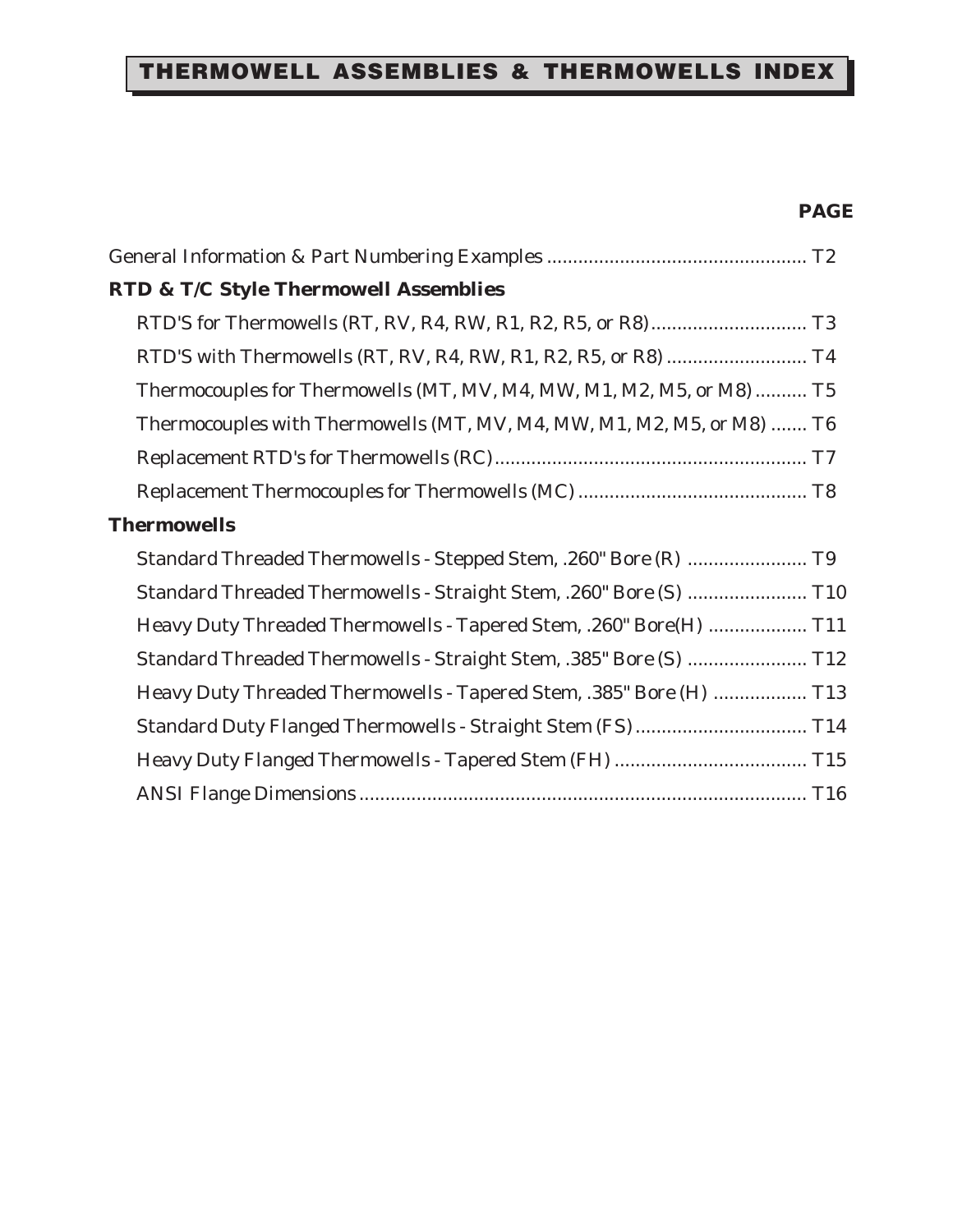## **General Information**

## **Thermowell Assemblies & Thermowells**

SensorTec offers a complete line of thermocouple and RTD thermowell assemblies and thermowells. Whether you are looking for thermowell assemblies for a large industrial project or a few replacement units, SensorTec can meet your requirements.

Standard well materials are 304 stainless steel, 316 stainless steel, brass and carbon steel. Several custom well materials and configurations are available. Contact SensorTec for details.

#### **Applications:**

- Chemical and Petrochemical
- Oil refineries
- Power plants
- Water and sanitation treatment plants
- High pressure fluid lines
- Tanks

#### PART NUMBERING EXAMPLES FOR THERMOWELL ASSEMBLIES & THERMOWELLS

#### RTBGL-101W-R02-5-055-T

 $RTD-100\Omega$ , 3 Wire, Class B, .00385, Low Temp, Hex Nipple Extension, 316 SST, Reduced tip thermowell, 1/2" NPT Process Connection,"U" Length (Insertion  $Depth$ ) = 5 1/2", 304 SST Refer to Page T-4 - RTD's with Thermowells

#### MTK0U-406T-K03A

MgO style T/C, Type "K", Single, Ungrounded, Union/ Nipple/Union Extension, 304 SST, 1/4" OD Sheath Diameter, 6" of Sheath extending from extension. Refer to Page T-5 - Thermocouples for Thermowells

#### SL2-7-045-W

Straight stem thermowell, .260 ID Bore, 3/4" NPT Process Connection, 1/2" NPT Instrument Connection, "U" Length (Insertion Depth) =  $4 \frac{1}{2}$ ", 316 SST. Refer to Page T-9 - T16 - Thermowells

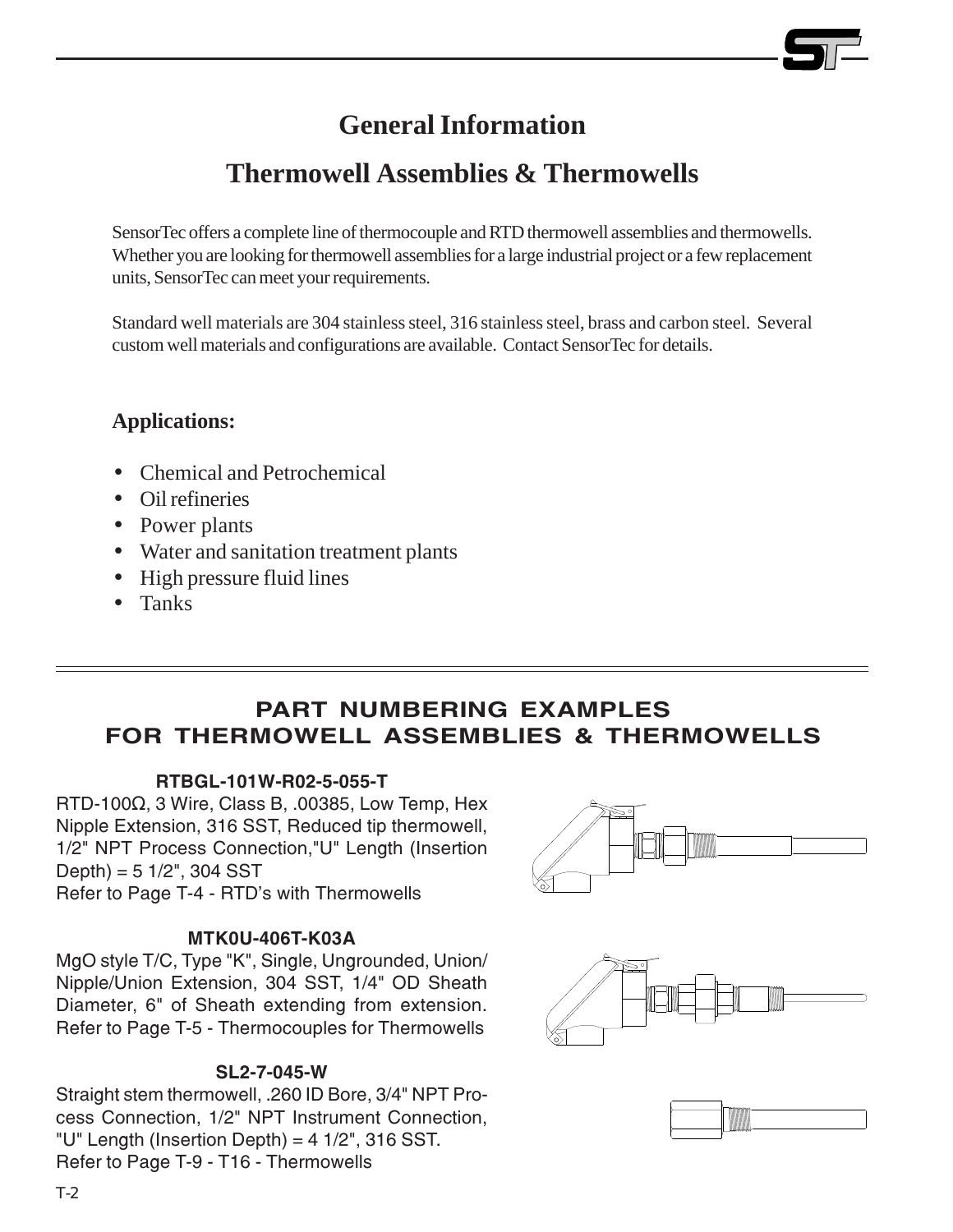#### RTD'S for THERMOWELLS



Explosion Proof Head Meets the Following Location Classifications:



-200 to +650° C | H

FM
THE CLASS I, DIV I GROUPS B, C AND D<br>CLASS II, DIV I GROUPS E, F AND G<br>CLASS II, DIV I GROUPS E, F AND G CLASS I, DIV I GROUPS B, C AND D **(316SST version also meets NEMA 4X or IP66)**

**\* Ex Rating available upon request ( Eexd IIC ATEX II 2G)**

®

positive contact in the thermowell.

material.

Sheath material is 316 SST regardless of well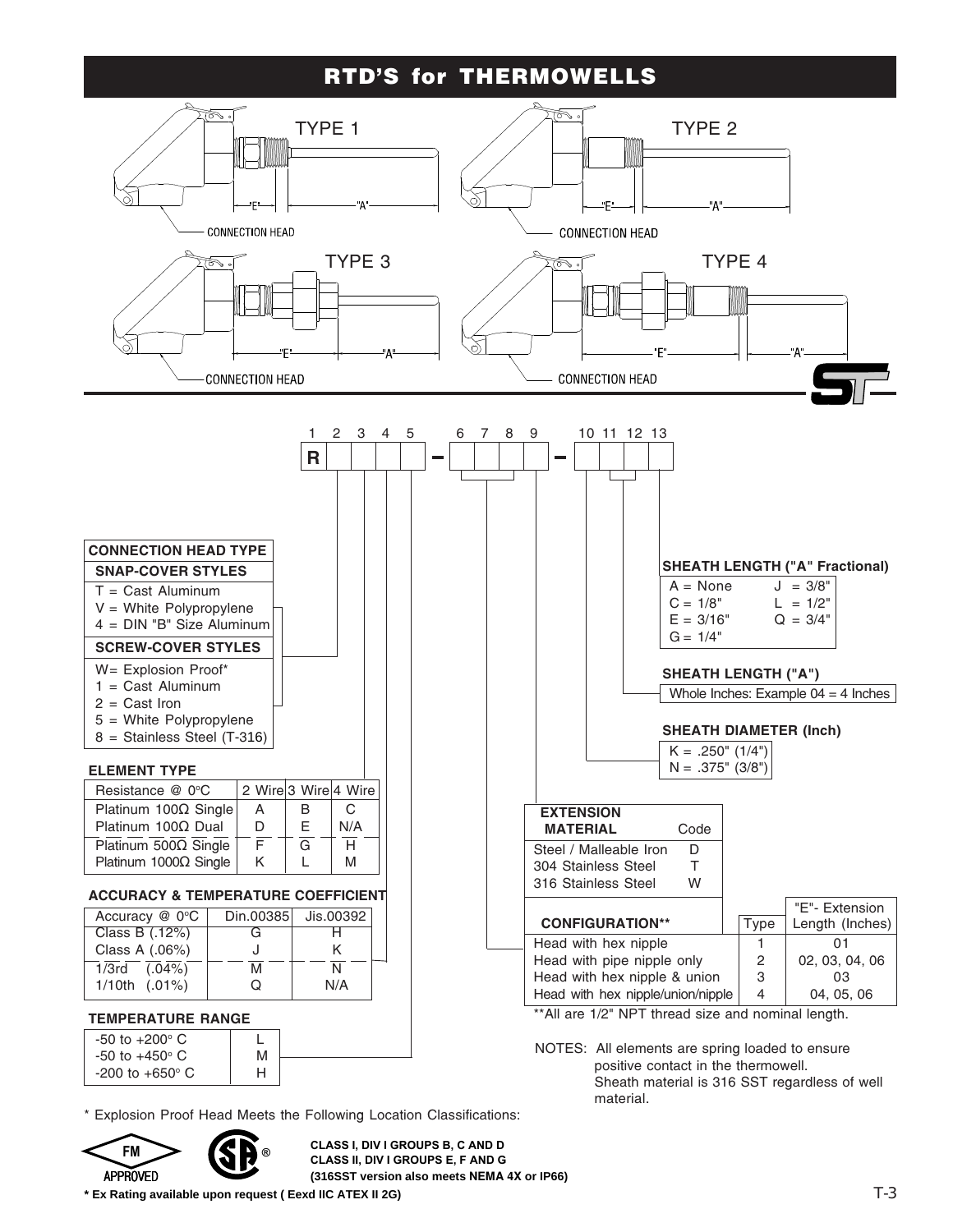#### RTD'S with THERMOWELLS

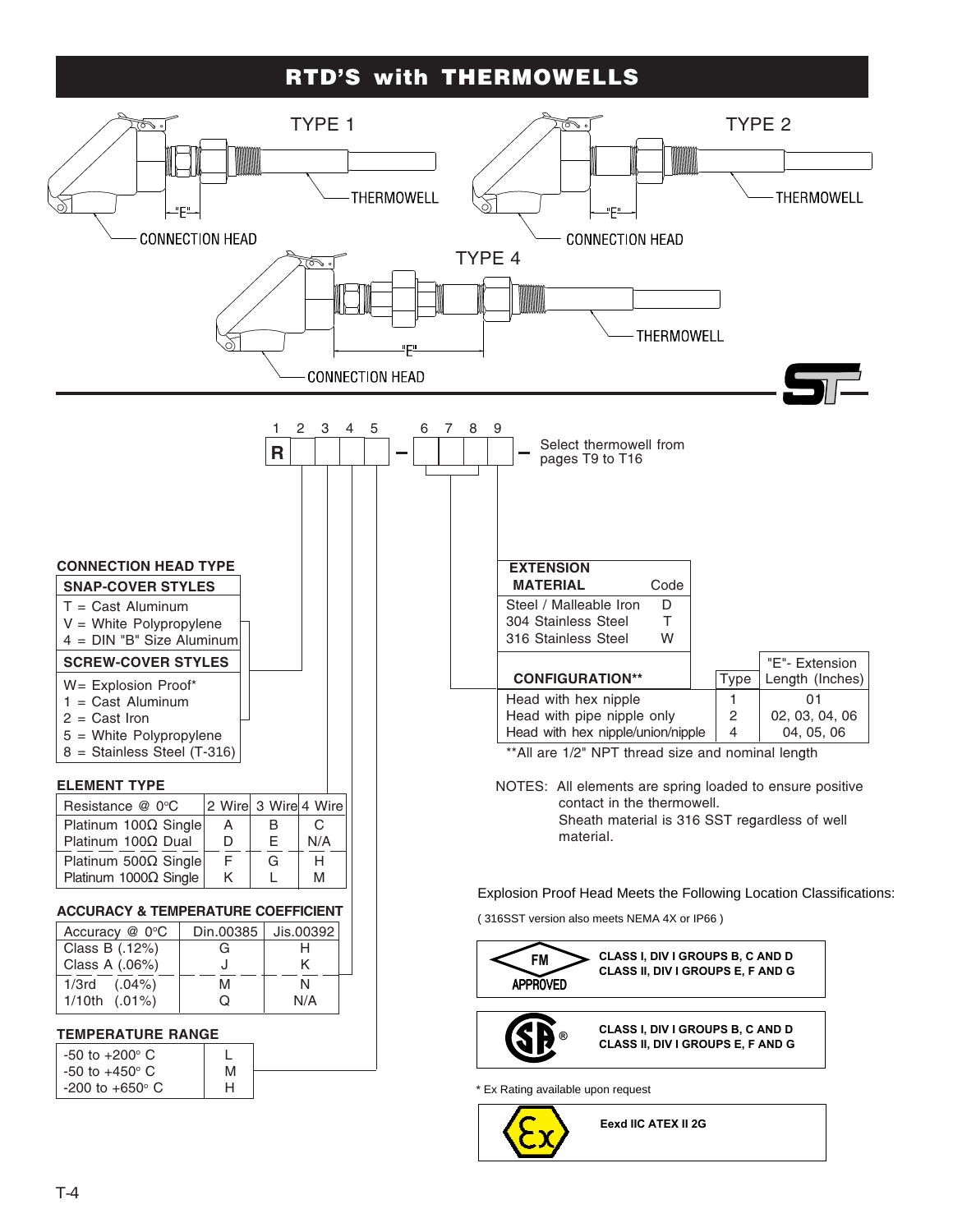#### THERMOCOUPLES for THERMOWELLS



 $\curvearrowright$   $\curvearrowright$  $<$  FM  $>$  1 ® **APPROVED** 

APPROVED CLASS II, DIV TUROUPS E, F AND US<br>
(316SST version also meets NEMA 4X or IP66) CLASS I, DIV I GROUPS B, C AND D CLASS II, DIV I GROUPS E, F AND G

**\* Ex Rating available upon request ( Eexd IIC ATEX II 2G)**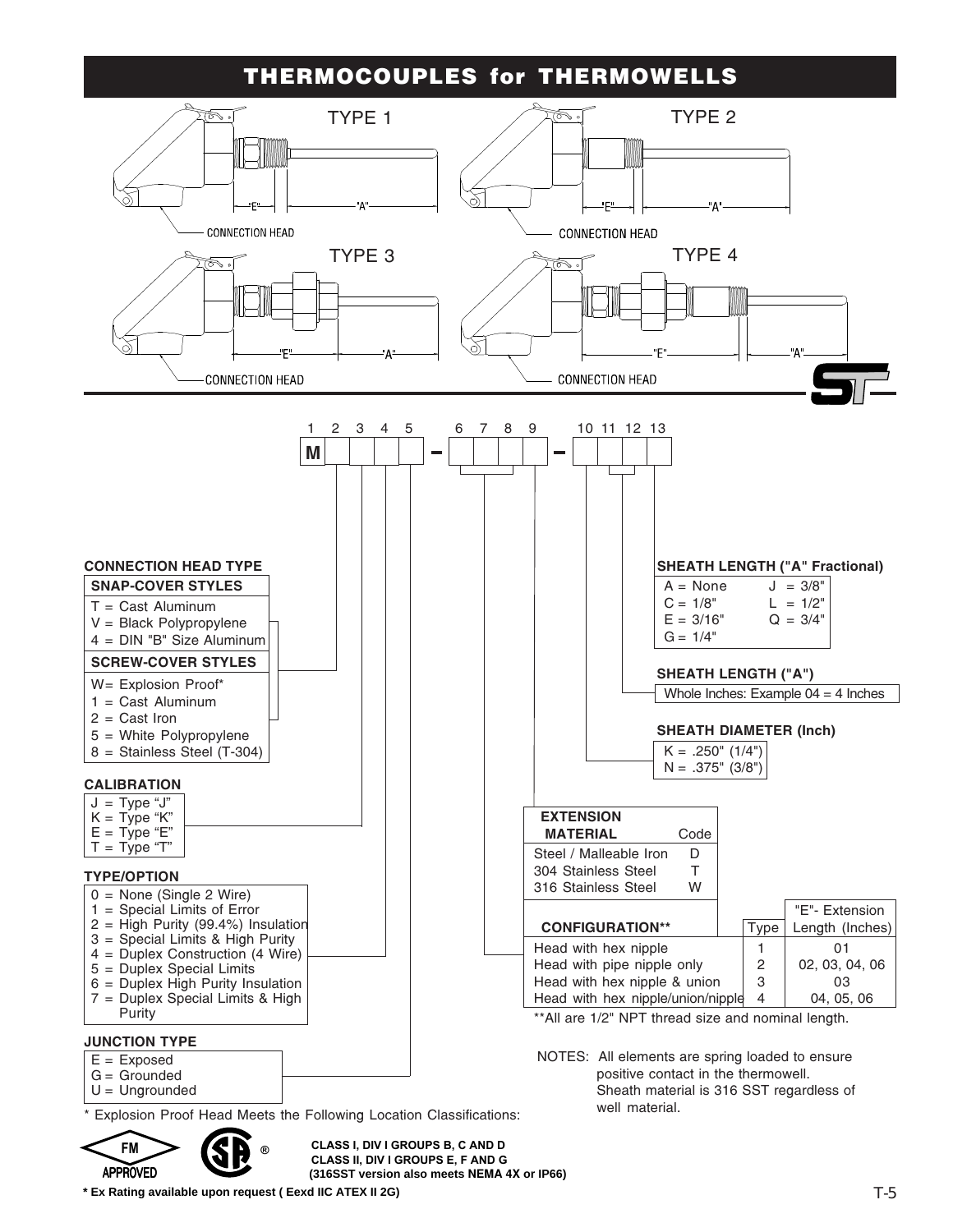#### THERMOCOUPLES with THERMOWELLS



Eexd IIC ATEX II 2G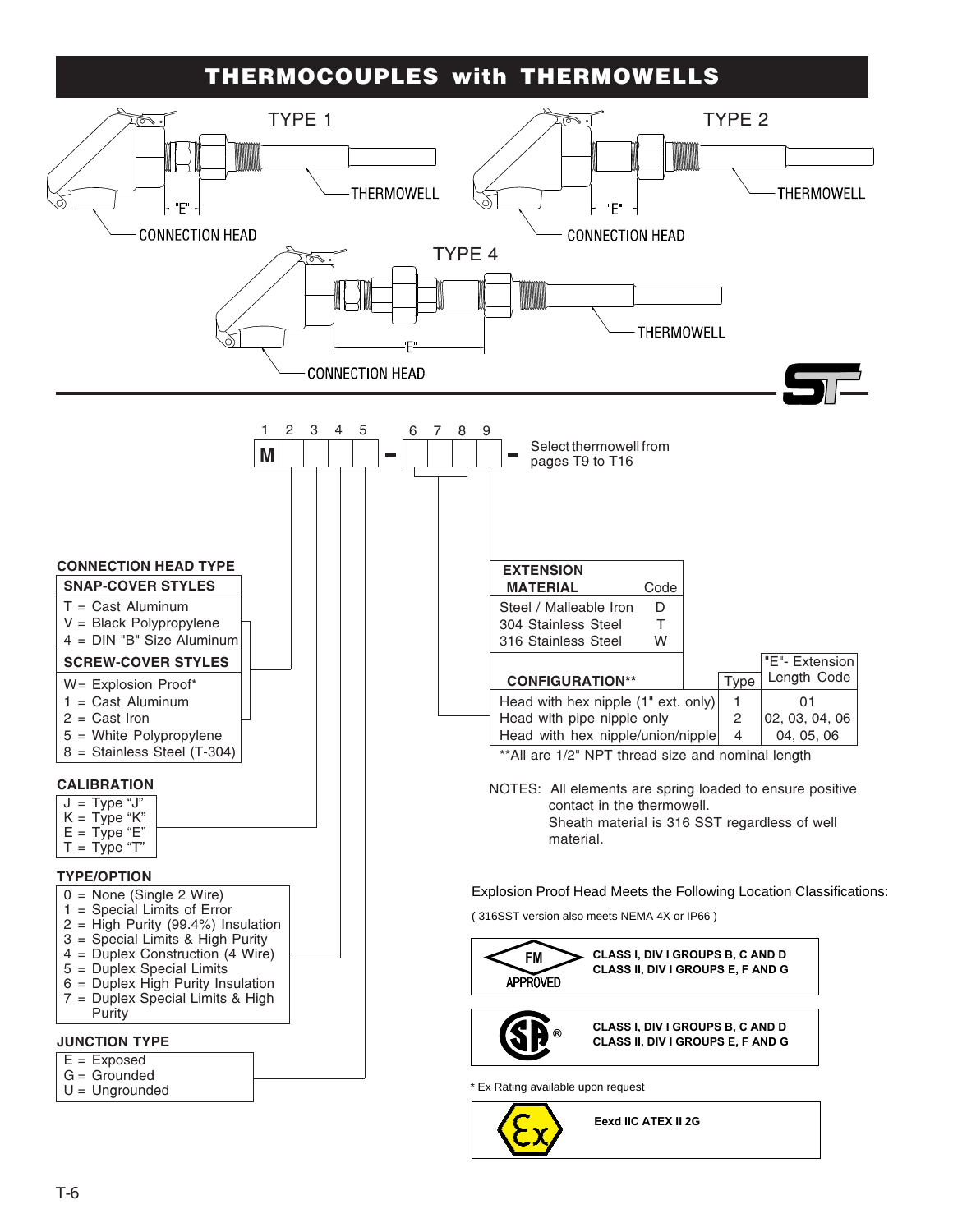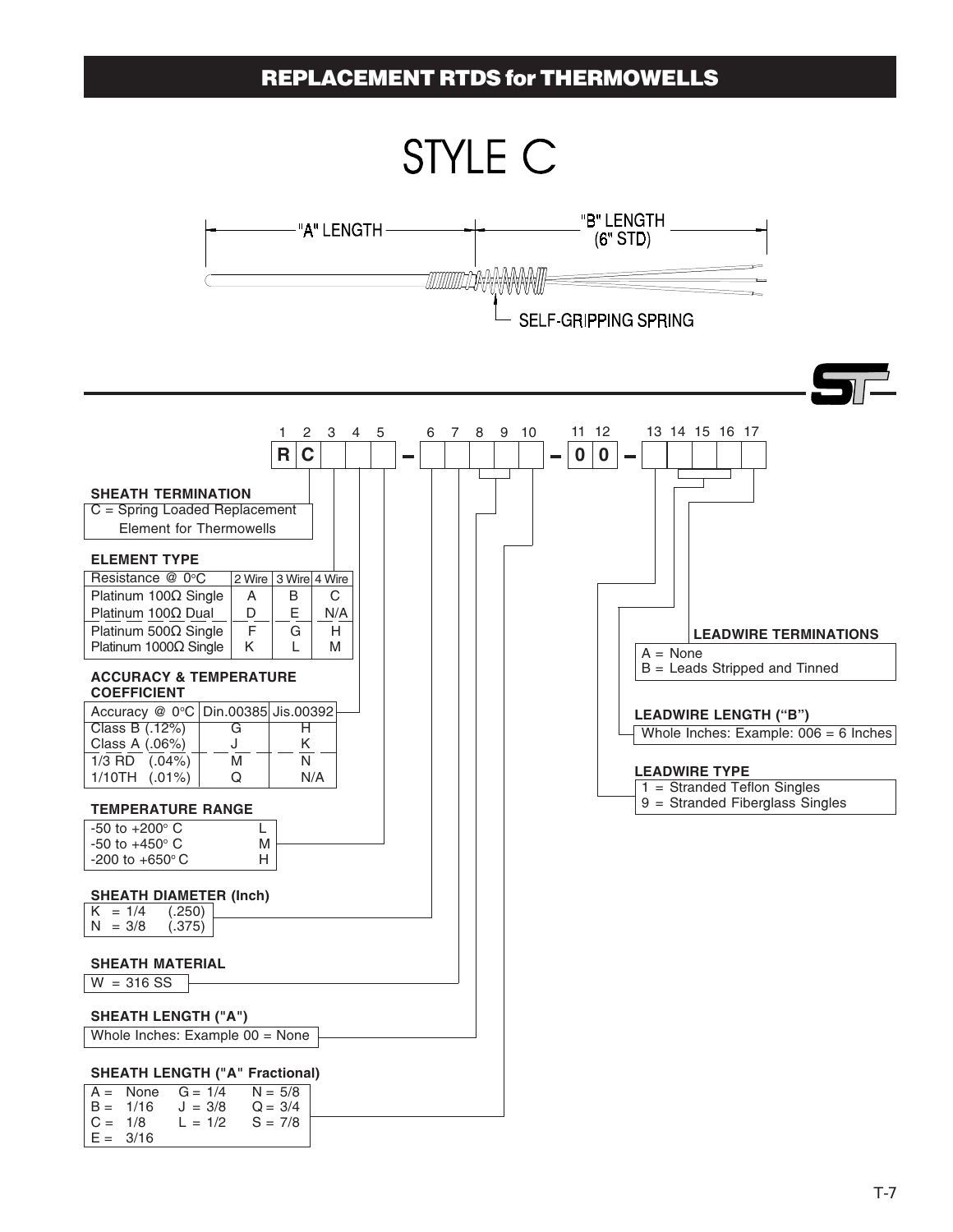#### REPLACEMENT THERMOCOUPLES for THERMOWELLS

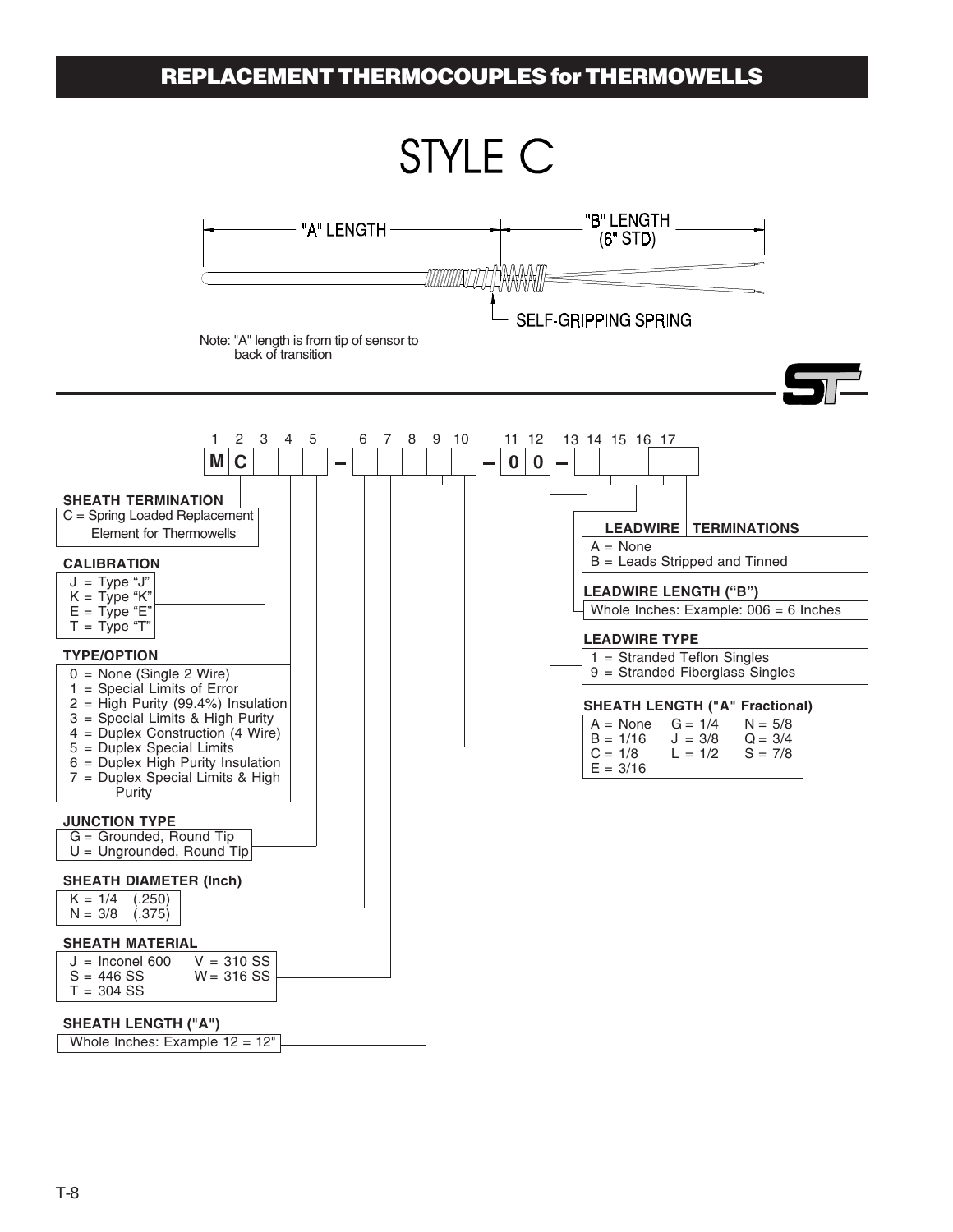## STANDARD THREADED THERMOWELLS



1 = 1" NPT Process Connection

By Half Inch Example  $045 = 4 \frac{1}{2}$ 

| <b>EXTERNAL</b><br><b>THREADED</b><br>Ρ | <b>ORDER</b><br><b>CODE</b> | <b>STEM</b><br>LGTH.<br>A | <b>INSERT.</b><br>LGTH.<br>U | <b>SHANK</b><br>DIA.<br>Q |
|-----------------------------------------|-----------------------------|---------------------------|------------------------------|---------------------------|
|                                         | R02-5-045                   | 6                         | 41/2                         | 5/8                       |
|                                         | R02-5-075                   | 9                         | 71/2                         | 5/8                       |
| $1/2$ " NPT                             | R02-5-105                   | 12                        | 101/2                        | 5/8                       |
|                                         | R02-5-135                   | 15                        | 13 1/2                       | 5/8                       |
|                                         | R02-5-165                   | 18                        | 16 1/2                       | 5/8                       |
|                                         | R02-5-225                   | 24                        | 22 1/2                       | 5/8                       |
|                                         | R02-7-045                   | 6                         | 41/2                         | 3/4                       |
|                                         | R02-7-075                   | 9                         | 71/2                         | 3/4                       |
| 3/4" NPT                                | R02-7-105                   | 12                        | 101/2                        | 3/4                       |
|                                         | R02-7-135                   | 15                        | 13 1/2                       | 3/4                       |
|                                         | R02-7-165                   | 18                        | 16 1/2                       | 3/4                       |
|                                         | R02-7-225                   | 24                        | 221/2                        | 3/4                       |
|                                         | R02-1-045                   | 6                         | 41/2                         | 7/8                       |
|                                         | R02-1-075                   | 9                         | 71/2                         | 7/8                       |
| 1" NPT                                  | R02-1-105                   | 12                        | 101/2                        | 7/8                       |
|                                         | R02-1-135                   | 15                        | 13 1/2                       | 7/8                       |
|                                         | R02-1-165                   | 18                        | 161/2                        | 7/8                       |
|                                         | R02-1-225                   | 24                        | 22 1/2                       | 7/8                       |

| <b>EXTERNAL</b><br>THREADED<br>Р | <b>ORDER</b><br><b>CODE</b> | <b>STEM</b><br>LGTH.<br>A | <b>INSERT.</b><br>LGTH.<br>U | <b>LAG</b><br>EXT.<br>т | <b>SHANK</b><br>DIA.<br>Q |
|----------------------------------|-----------------------------|---------------------------|------------------------------|-------------------------|---------------------------|
|                                  | RL2-5-045                   | 9                         | 41/2                         | 3                       | 5/8                       |
|                                  | RL2-5-075                   | 12                        | 71/2                         | 3                       | 5/8                       |
| $1/2"$ NPT                       | RL2-5-105                   | 15                        | 101/2                        | 3                       | 5/8                       |
|                                  | RL2-5-135                   | 18                        | 13 1/2                       | 3                       | 5/8                       |
|                                  | RL2-5-195                   | 24                        | 19 1/2                       | 3                       | 5/8                       |
|                                  | RL2-7-045                   | 9                         | 41/2                         | 3                       | 3/4                       |
|                                  | RL2-7-075                   | 12                        | 71/2                         | 3                       | 3/4                       |
| 3/4" NPT                         | RL2-7-105                   | 15                        | 101/2                        | 3                       | 3/4                       |
|                                  | RL2-7-135                   | 18                        | 13 1/2                       | 3                       | 3/4                       |
|                                  | RL2-7-195                   | 24                        | 19 1/2                       | 3                       | 3/4                       |
|                                  | RL2-1-045                   | 9                         | 41/2                         | 3                       | 7/8                       |
|                                  | RL2-1-075                   | 12                        | 71/2                         | 3                       | 7/8                       |
| 1" NPT                           | RL2-1-105                   | 15                        | 101/2                        | 3                       | 7/8                       |
|                                  | RL2-1-135                   | 18                        | 13 1/2                       | 3                       | 7/8                       |
|                                  | RL2-1-195                   | 24                        | 19 1/2                       | 3                       | 7/8                       |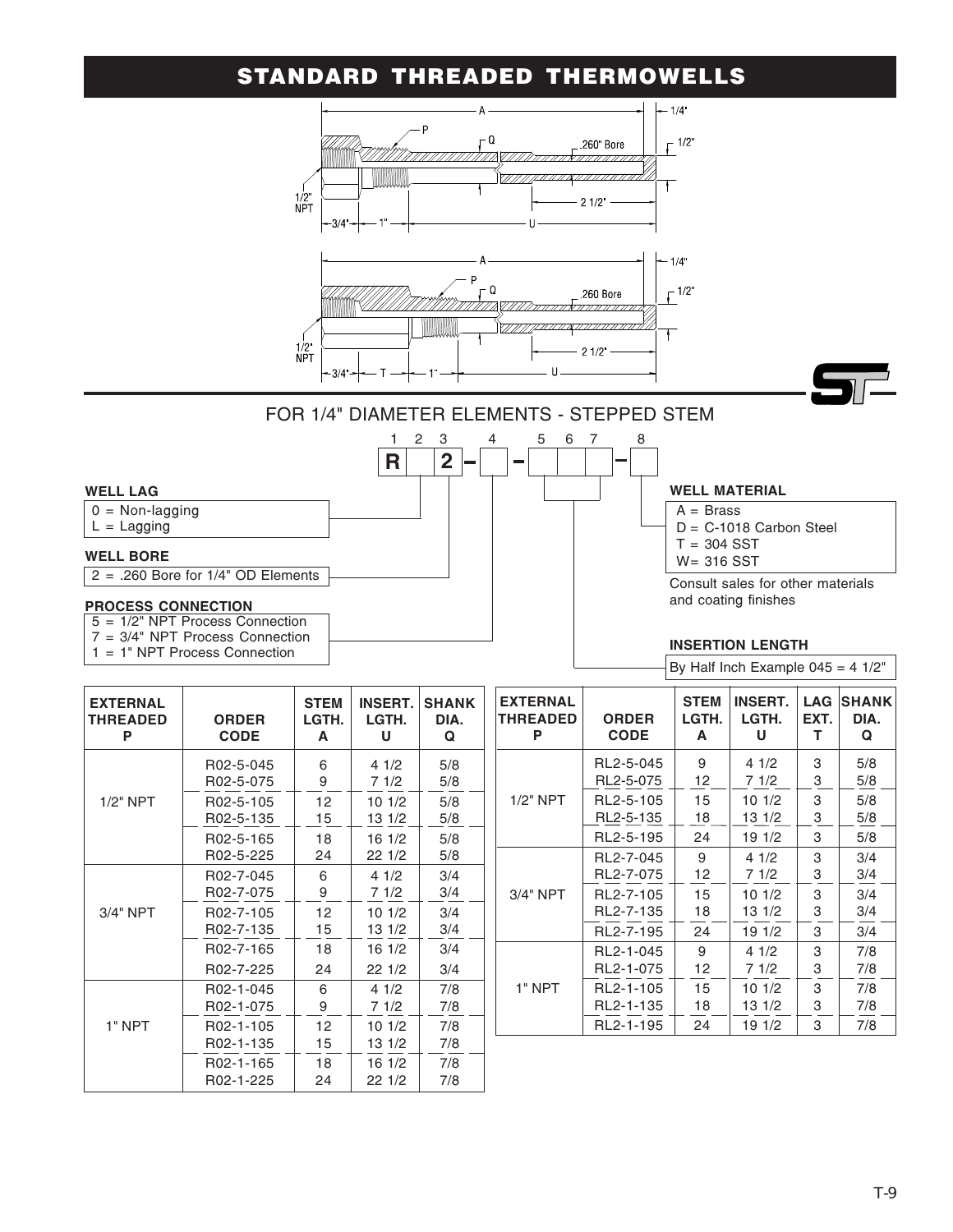## STANDARD THREADED THERMOWELLS



By Half Inch Example  $045 = 4 \frac{1}{2}$ "

| <b>EXTERNAL</b><br><b>THREADED</b><br>P | <b>STEM</b><br><b>INSERT.</b><br><b>ORDER</b><br>LGTH.<br>LGTH.<br><b>CODE</b><br>A<br>U |          | <b>SHANK</b><br>DIA.<br>Q |            |
|-----------------------------------------|------------------------------------------------------------------------------------------|----------|---------------------------|------------|
| $1/2"$ NPT                              | S <sub>0</sub> 2-5-025<br>S02-5-045                                                      | 4<br>6   | 21/2<br>4 1/2             | 1/2<br>5/8 |
|                                         | S02-5-075<br>S02-5-105                                                                   | 9<br>12  | 71/2<br>101/2             | 5/8<br>5/8 |
|                                         | S02-5-135                                                                                | 15       | 131/2                     | 5/8        |
|                                         | S02-5-165<br>S02-5-225                                                                   | 18<br>24 | $16 \frac{1}{2}$<br>221/2 | 5/8<br>5/8 |
|                                         | S02-7-025<br>S02-7-045                                                                   | 4<br>6   | 21/2<br>4 1/2             | 1/2<br>3/4 |
| $3/4"$ NPT                              | S02-7-075<br>S02-7-105                                                                   | 9<br>12  | 71/2<br>101/2             | 3/4<br>3/4 |
|                                         | S02-7-135<br>S02-7-165                                                                   | 15<br>18 | 131/2<br>16 1/2           | 3/4<br>3/4 |
|                                         | S02-7-225                                                                                | 24       | 221/2                     | 3/4        |
|                                         | S02-1-025<br>S02-1-045                                                                   | 4<br>6   | 21/2<br>41/2              | 3/4<br>7/8 |
| 1" NPT                                  | S <sub>0</sub> 2-1-075<br>S02-1-105                                                      | 9<br>12  | 71/2<br><u> 10 1/2 </u>   | 7/8<br>7/8 |
|                                         | S02-1-135<br>S02-1-165                                                                   | 15<br>18 | 131/2<br>16 1/2           | 7/8<br>7/8 |
|                                         | S02-1-225                                                                                | 24       | 221/2                     | 7/8        |

| <b>EXTERNAL</b><br>THREADED<br>P | <b>ORDER</b><br><b>CODE</b> | <b>STEM</b><br>LGTH.<br>A | <b>INSERT.</b><br>LGTH.<br>U | <b>LAG</b><br>EXT.<br>т | <b>SHANK</b><br>DIA.<br>Q |  |  |
|----------------------------------|-----------------------------|---------------------------|------------------------------|-------------------------|---------------------------|--|--|
|                                  | SL2-5-025                   | 6                         | 21/2                         | 2                       | 1/2                       |  |  |
|                                  | SL2-5-045                   | 9                         | 41/2                         | $\overline{3}$          | 5/8                       |  |  |
| $1/2"$ NPT                       | SL2-5-075                   | 12                        | 71/2                         | 3                       | 5/8                       |  |  |
|                                  | SL2-5-105                   | 15                        | 10 1/2                       | 3                       | 5/8                       |  |  |
|                                  | SL2-5-135                   | 18                        | 131/2                        | 3                       | 5/8                       |  |  |
|                                  | SL2-5-195                   | 24                        | 19 1/2                       | 3                       | 5/8                       |  |  |
|                                  | SL2-7-025                   | 6                         | 21/2                         | 2                       | 1/2                       |  |  |
|                                  | SL2-7-045                   | 9                         | 41/2                         | 3                       | 3/4                       |  |  |
| 3/4" NPT                         | SL2-7-075                   | 12                        | 71/2                         | 3                       | 3/4                       |  |  |
|                                  | SL2-7-105                   | 15                        | 10 1/2                       | 3                       | 3/4                       |  |  |
|                                  | SL2-7-135                   | 18                        | 131/2                        | 3                       | 3/4                       |  |  |
|                                  | SL2-7-195                   | 24                        | 19 1/2                       | 3                       | 3/4                       |  |  |
| 1" NPT                           | SL2-1-025<br>SL2-1-045      | 6<br>9                    | 21/2<br>4 1/2                | 2<br>3                  | 3/4<br>7/8                |  |  |
|                                  | SL2-1-075<br>SL2-1-105      | 12<br>15                  | 71/2<br>101/2                | 3<br>3                  | 7/8<br>7/8                |  |  |
|                                  | SL2-1-135                   | 18                        | 13 1/2                       | 3                       | 7/8                       |  |  |
|                                  | SL <sub>2</sub> -1-195      | 24                        | 19 1/2                       | 3                       | 7/8                       |  |  |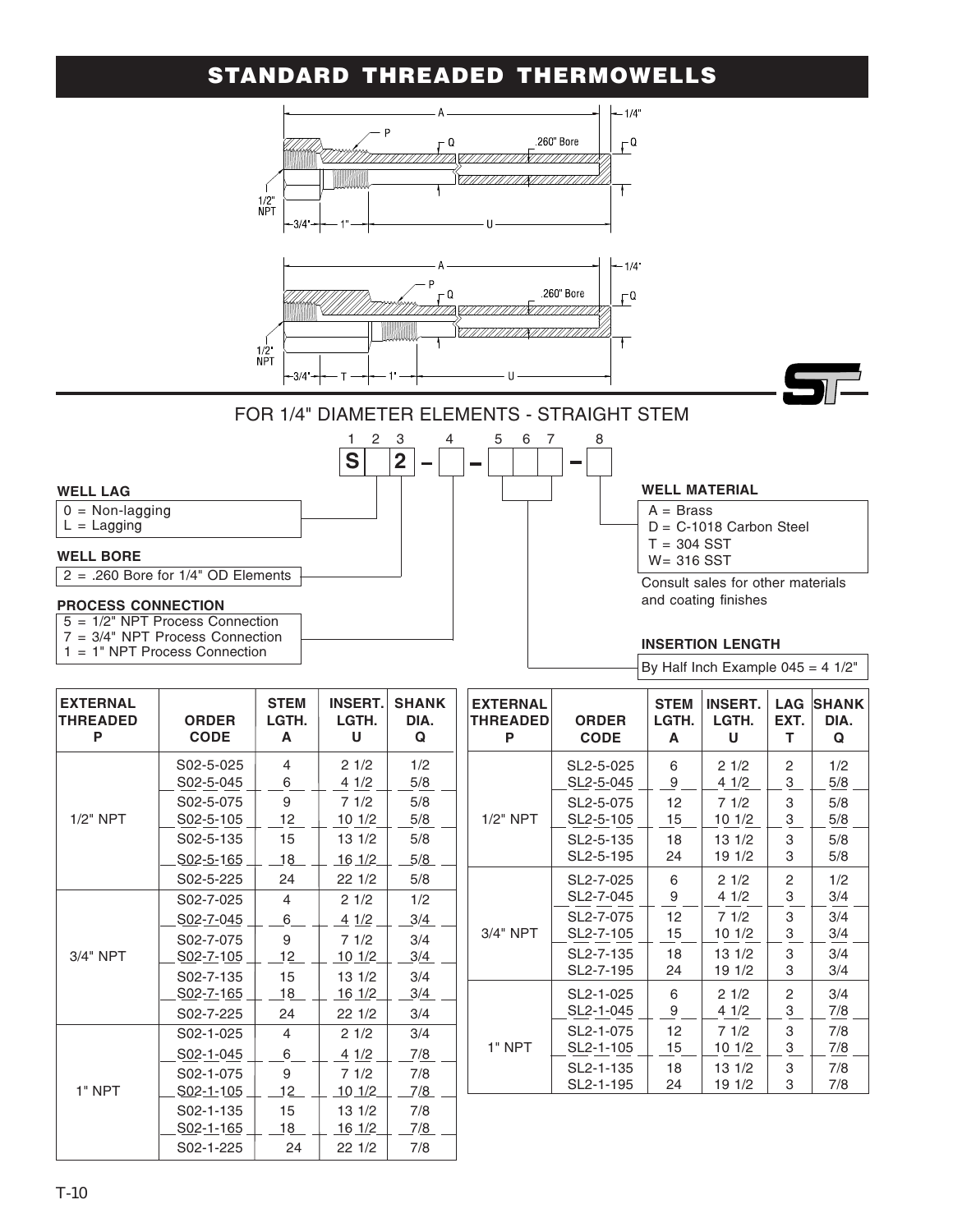## HEAVY DUTY THREADED THERMOWELLS



| <b>EXTERNAL</b><br><b>THREADED</b><br>P | <b>ORDER</b><br><b>CODE</b> | <b>STEM</b><br>LGTH.<br>A | <b>INSERT.</b><br>LGTH.<br>U | <b>SHANK</b><br>DIA.<br>Q |
|-----------------------------------------|-----------------------------|---------------------------|------------------------------|---------------------------|
|                                         | H02-7-025                   | 4                         | 21/2                         | 7/8                       |
|                                         | H02-7-045                   | 6                         | 41/2                         | 7/8                       |
| $3/4"$ NPT                              | H02-7-075                   | 9                         | 71/2                         | 7/8                       |
|                                         | H02-7-105                   | 12                        | 101/2                        | 7/8                       |
|                                         | H02-7-135                   | 15                        | $13 \frac{1}{2}$             | 7/8                       |
|                                         | H02-7-165                   | 18                        | 16 1/2                       | 7/8                       |
|                                         | H02-7-225                   | 24                        | 221/2                        | 7/8                       |
|                                         | H02-1-025                   | 4                         | 21/2                         | $1 - 1/16$                |
|                                         | H02-1-045                   | 6                         | 4 1/2                        | 1-1/16                    |
| 1" NPT                                  | H02-1-075                   | 9                         | 71/2                         | $1 - 1/16$                |
|                                         | H02-1-105                   | 12                        | 101/2                        | 1-1/16                    |
|                                         | H02-1-135                   | 15                        | $13 \frac{1}{2}$             | $1 - 1/16$                |
|                                         | H02-1-165                   | 18                        | 16 1/2                       | 1-1/16                    |
|                                         | H02-1-225                   | 24                        | 221/2                        | $1 - 1/16$                |

| <b>EXTERNAL</b><br><b>THREADED</b><br>Ρ | <b>ORDER</b><br><b>CODE</b> | <b>STEM</b><br>LGTH.<br>A | <b>INSERT. LAG SHANK</b><br>LGTH.<br>U | EXT.<br>т      | DIA.<br>Q  |
|-----------------------------------------|-----------------------------|---------------------------|----------------------------------------|----------------|------------|
|                                         | HL2-7-025                   | 6                         | 21/2                                   | 2              | 7/8        |
|                                         | HL2-7-045                   | 9                         | 41/2                                   | 3              | 7/8        |
| $3/4"$ NPT                              | HL2-7-075                   | 12                        | 71/2                                   | 3              | 7/8        |
|                                         | HL2-7-105                   | 15                        | 101/2                                  | 3              | 7/8        |
|                                         | HL2-7-135                   | 18                        | 13 1/2                                 | 3              | 7/8        |
|                                         | HL2-7-195                   | 24                        | 19 1/2                                 | 3              | 7/8        |
|                                         | HL2-1-025                   | 6                         | 21/2                                   | $\overline{c}$ | $1 - 1/16$ |
|                                         | HL2-1-045                   | 9                         | 41/2                                   | 3              | $1 - 1/16$ |
| 1" NPT                                  | HL2-1-075                   | 12                        | 71/2                                   | 3              | $1 - 1/16$ |
|                                         | HL2-1-105                   | 15                        | 101/2                                  | 3              | $1 - 1/16$ |
|                                         | HL2-1-135                   | 18                        | 13 1/2                                 | 3              | $1 - 1/16$ |
|                                         | HL2-1-195                   | 24                        | 19 1/2                                 | 3              | $1 - 1/16$ |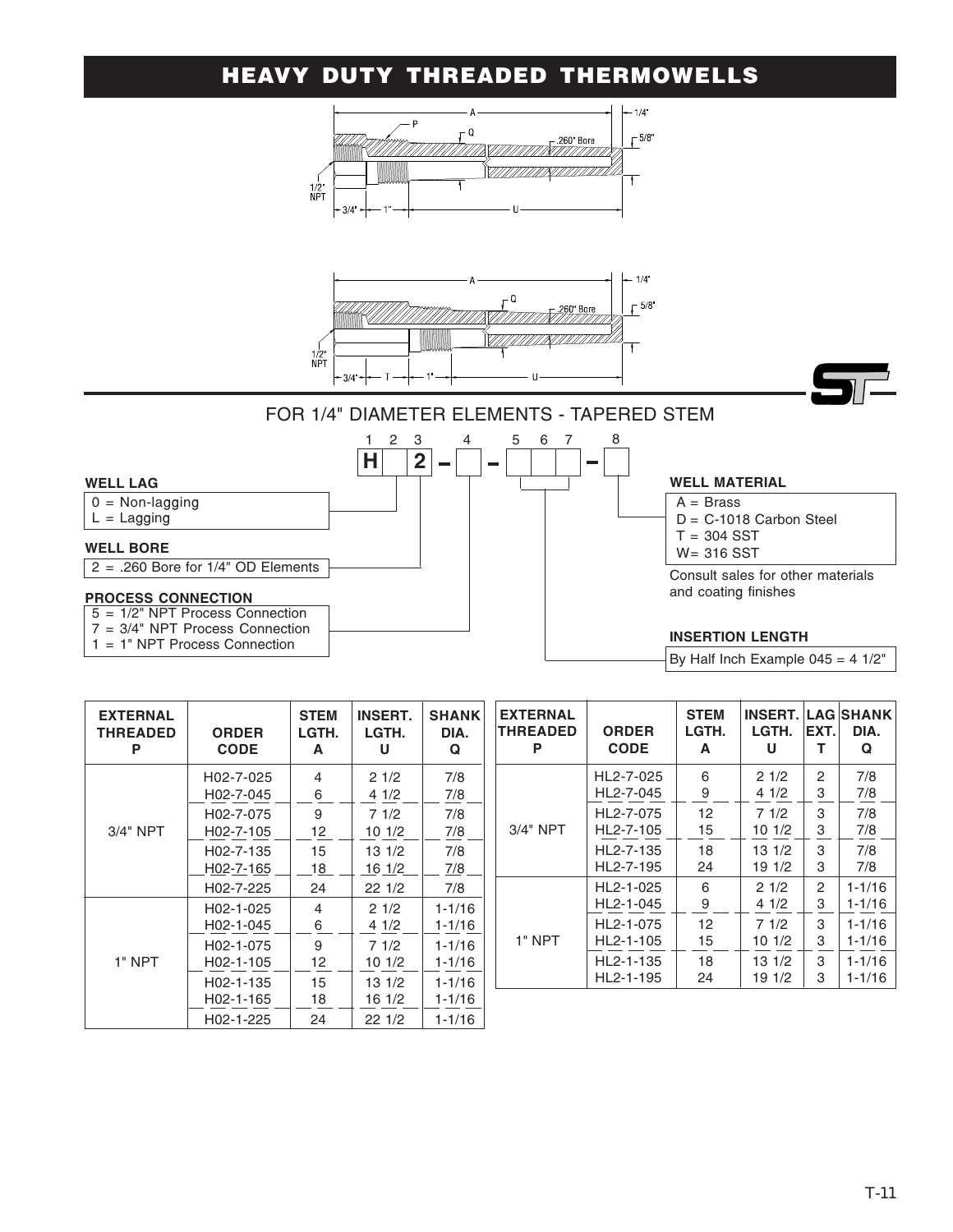#### STANDARD THREADED THERMOWELLS



| <b>EXTERNAL</b><br><b>THREADED</b><br>Р | <b>ORDER</b><br><b>CODE</b> | <b>STEM</b><br>LGTH.<br>A | <b>INSERT.</b><br>LGTH.<br>U | <b>SHANK</b><br>DIA.<br>Q |
|-----------------------------------------|-----------------------------|---------------------------|------------------------------|---------------------------|
|                                         | S03-7-025<br>S03-7-045      | 4<br>6                    | 21/2<br>41/2                 | 49/64<br>49/64            |
| 3/4" NPT                                | S03-7-075<br>S03-7-105      | 9<br>12                   | 71/2<br>101/2                | 49/64<br>49/64            |
|                                         | S03-7-135<br>S03-7-165      | 15<br>18                  | 13 1/2<br>16 1/2             | 49/64<br>49/64            |
|                                         | S03-7-225                   | 24                        | 221/2                        | 49/64                     |
| 1" NPT                                  | S03-1-025<br>S03-1-045      | 4<br>6                    | 21/2<br>41/2                 | 7/8<br>7/8                |
|                                         | S03-1-075<br>S03-1-105      | 9<br>12                   | 71/2<br>101/2                | 7/8<br>7/8                |
|                                         | S03-1-135<br>S03-1-165      | 15<br>18                  | 13 1/2<br>16 1/2             | 7/8<br>7/8                |
|                                         | S03-1-225                   | 24                        | 22 1/2                       | 7/8                       |

| <b>EXTERNAL</b><br>THREADED<br>Р | <b>ORDER</b><br><b>CODE</b> | <b>STEM</b><br>LGTH.<br>A | <b>INSERT.</b><br>LGTH.<br>U | <b>LAG</b><br>EXT.<br>т | <b>SHANK</b><br>DIA.<br>Q |
|----------------------------------|-----------------------------|---------------------------|------------------------------|-------------------------|---------------------------|
|                                  | SL3-7-025                   | 6                         | 21/2                         | 2                       | 49/64                     |
|                                  | SL3-7-045                   | 9                         | 41/2                         | 3                       | 49/64                     |
| $3/4"$ NPT                       | SL3-7-075                   | 12                        | 71/2                         | 3                       | 49/64                     |
|                                  | SL3-7-105                   | 15                        | 101/2                        | 3                       | 49/64                     |
|                                  | SL3-7-135                   | 18                        | 131/2                        | 3                       | 49/64                     |
|                                  | SL3-7-195                   | 24                        | 191/2                        | 3                       | 49/64                     |
|                                  | SL3-1-025                   | 6                         | 21/2                         | 2                       | 7/8                       |
|                                  | SL3-1-045                   | 9                         | 4 1/2                        | 3                       | 7/8                       |
| 1" NPT                           | SL3-1-075                   | 12                        | 71/2                         | 3                       | 7/8                       |
|                                  | SL3-1-105                   | 15                        | 101/2                        | 3                       | 7/8                       |
|                                  | SL3-1-135                   | 18                        | 131/2                        | 3                       | 7/8                       |
|                                  | SL3-1-195                   | 24                        | 19 1/2                       | 3                       | 7/8                       |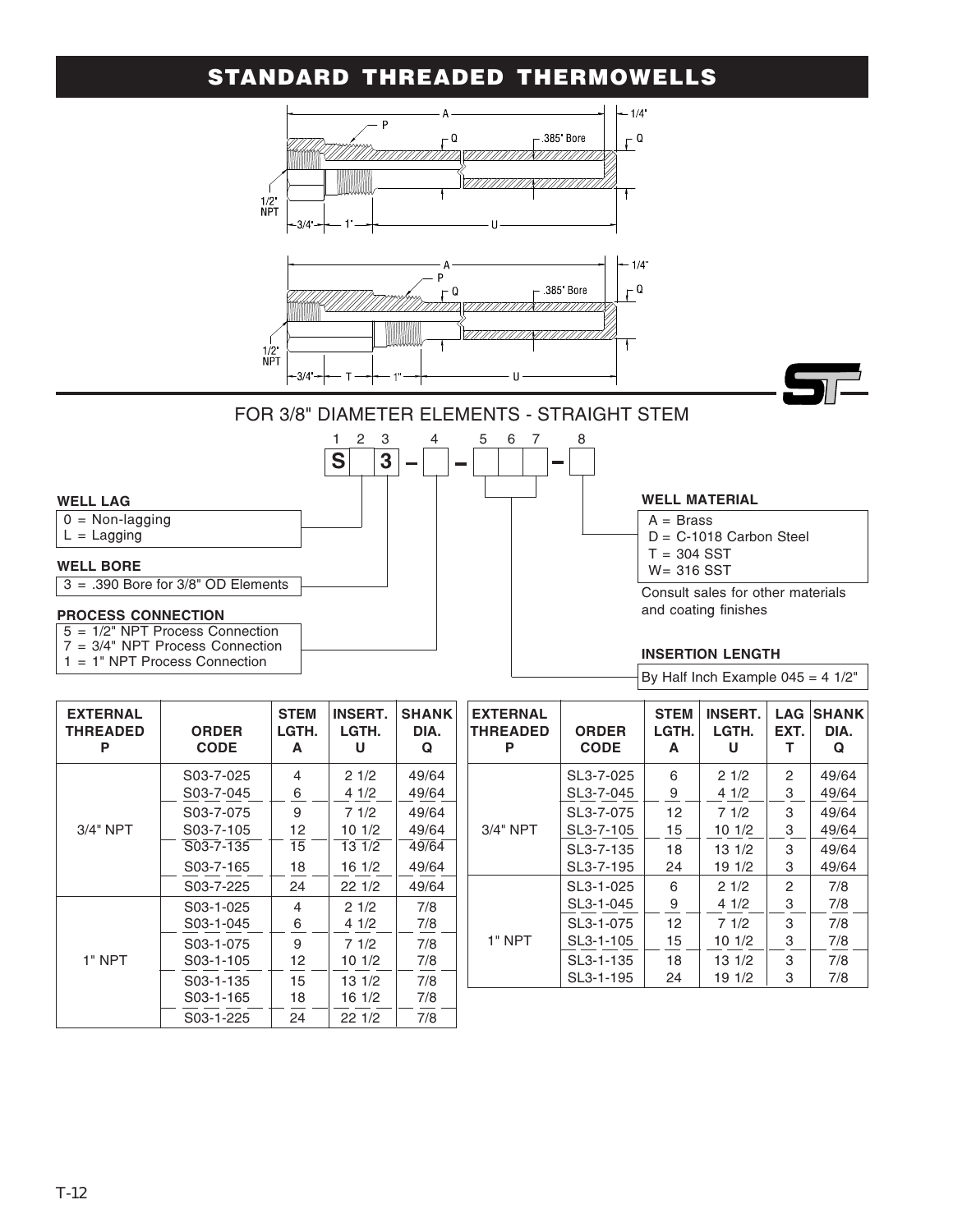## HEAVY DUTY THREADED THERMOWELLS

![](_page_12_Figure_1.jpeg)

|  | By Half Inch Example $045 = 4$ 1/2" |  |  |
|--|-------------------------------------|--|--|
|  |                                     |  |  |

| <b>EXTERNAL</b><br>THREADED<br>P | <b>ORDER</b><br><b>CODE</b> | <b>STEM</b><br>LGTH.<br>A | <b>INSERT.</b><br>LGTH.<br>U | <b>SHANK</b><br>DIA.<br>Q |
|----------------------------------|-----------------------------|---------------------------|------------------------------|---------------------------|
|                                  | H03-7-025<br>H03-7-045      | 4<br>6                    | 21/2<br>4 1/2                | 7/8<br>7/8                |
| 3/4" NPT                         | H03-7-075<br>H03-7-105      | 9<br>12                   | 71/2<br>10 1/2               | 7/8<br>7/8                |
|                                  | H03-7-135<br>H03-7-165      | 15<br>18                  | 131/2<br>16 1/2              | 7/8<br>7/8                |
|                                  | H03-7-225                   | 24                        | 221/2                        | 7/8                       |
| 1" NPT                           | H03-1-025<br>H03-1-045      | 4<br>6                    | 21/2<br>41/2                 | $1 - 1/16$<br>$1 - 1/16$  |
|                                  | H03-1-075<br>H03-1-105      | 9<br>12                   | 71/2<br>10 1/2               | $1 - 1/16$<br>$1 - 1/16$  |
|                                  | H03-1-135<br>H03-1-165      | 15<br>18                  | $13 \frac{1}{2}$<br>16 1/2   | $1 - 1/16$<br>$1 - 1/16$  |
|                                  | H03-1-225                   | 24                        | 22 1/2                       | 1-1/16                    |

| <b>EXTERNAL</b><br><b>THREADED</b><br>P | <b>ORDER</b><br><b>CODE</b> | <b>STEM</b><br>LGTH.<br>A | <b>INSERT.</b><br>LGTH.<br>U | <b>LAG</b><br>EXT.<br>т | <b>SHANK</b><br>DIA.<br>Q |
|-----------------------------------------|-----------------------------|---------------------------|------------------------------|-------------------------|---------------------------|
|                                         | HL3-7-025                   | 6                         | 21/2                         | 2                       | 7/8                       |
|                                         | HL3-7-045                   | 9                         | 41/2                         | 3                       | 7/8                       |
|                                         | HL3-7-075                   | 12                        | 71/2                         | 3                       | 7/8                       |
| $3/4"$ NPT                              | HL3-7-105                   | 15                        | 10 1/2                       | 3                       | 7/8                       |
|                                         | HL3-7-135                   | 18                        | 13 1/2                       | 3                       | 7/8                       |
|                                         | HL3-7-195                   | 24                        | 19 1/2                       | 3                       | 7/8                       |
|                                         | HL3-1-025                   | 6                         | 21/2                         | 2                       | $1 - 1/16$                |
|                                         | HL3-1-045                   | 9                         | 41/2                         | 3                       | 1-1/16                    |
|                                         | HL3-1-075                   | 12 <sup>2</sup>           | 71/2                         | 3                       | $1 - 1/16$                |
| 1" NPT                                  | HL3-1-105                   | 15                        | 101/2                        | 3                       | $1 - 1/16$                |
|                                         | HL3-1-135                   | 18                        | 13 1/2                       | 3                       | $1 - 1/16$                |
|                                         | HL3-1-195                   | 24                        | 19 1/2                       | 3                       | $1 - 1/16$                |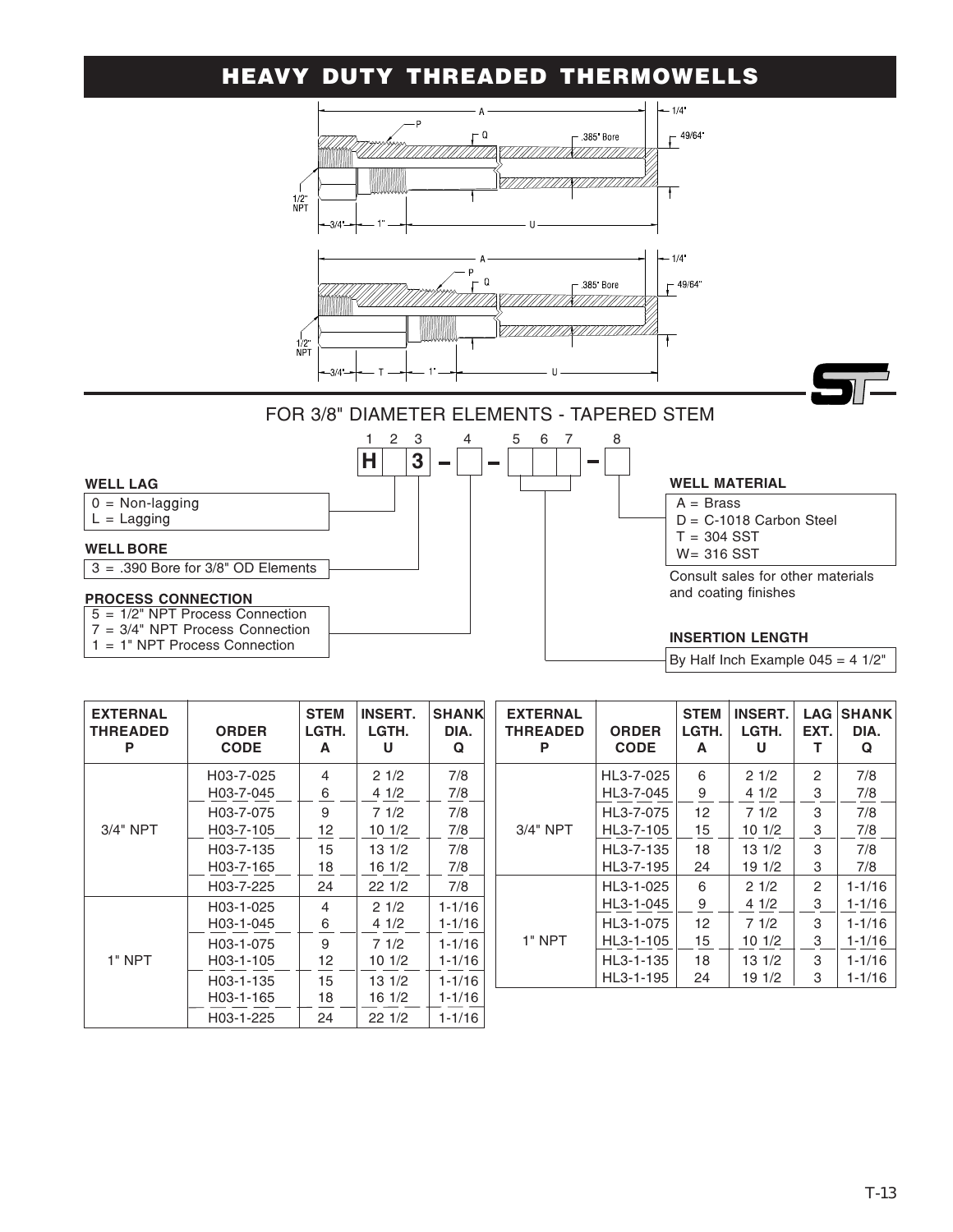### STANDARD DUTY FLANGED THERMOWELLS

![](_page_13_Figure_1.jpeg)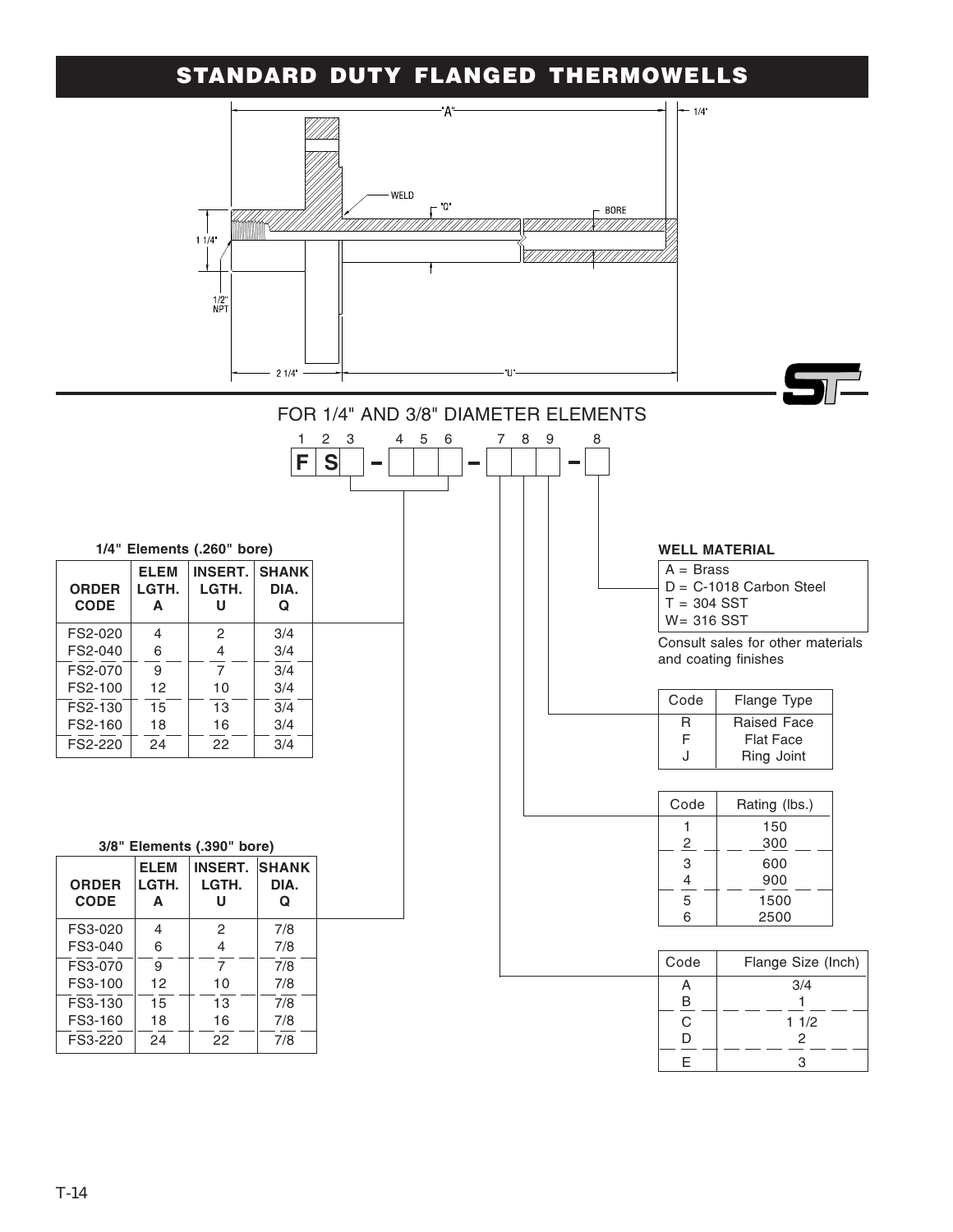## HEAVY DUTY FLANGED THERMOWELLS

![](_page_14_Figure_1.jpeg)